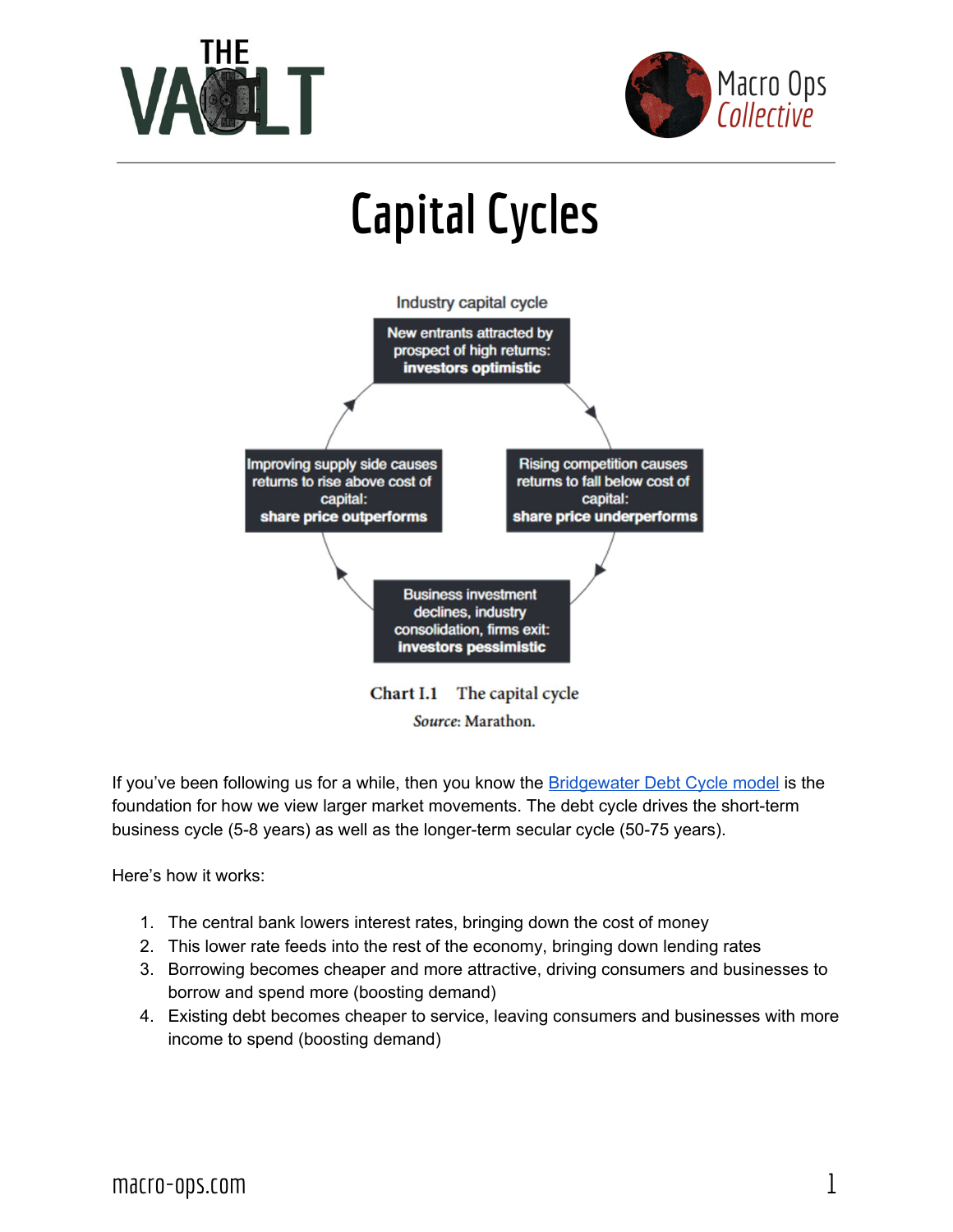



- 5. The discount rate at which businesses and financial assets [\(risk-premia](http://macro-ops.com/why-equities-are-not-overvalued-the-relative-risk-premium-spread/) spread) are valued is lowered, increasing the present value of assets, which creates a flow into riskier assets (boosting demand)
- 6. Since one person's spending is another's income, a wealth effect is created and credit profiles improve, allowing consumers/businesses to borrow and spend more, creating a virtuous demand cycle

Eventually, central banks raise interest rates and the feedback loop shifts into reverse, until interest rates are lowered once again and the cycle starts anew. Short-term debt cycles compound into long-term debt cycles. This is how demand spawns and how bull and bear markets are born and die.

Again, if you've been following us for some time, then you know that we're in the tail end of the current short-term debt cycle. And this short-term debt cycle is on the backend of the long-term debt cycle. This means we're in the early stages of a secular [deleveraging,](http://macro-ops.com/wp-content/uploads/2016/11/Four-Horseman-Special-Report-V2.pdf) which is why growth has been so elusive and also why Western politics have been so populous (a period not unlike the last secular deleveraging in the 1930's).

The Debt Cycle model looks at everything from a demand perspective. But we can also look at these cycles from the viewpoint of supply. Doing so gives us greater granularity of the forces at work.

The debt cycles' effects on the supply side are explained by Marathon Asset Management's "Capital Cycle" approach in their excellent investment book *Capital [Returns](https://www.amazon.com/gp/product/1137571640/ref=as_li_qf_sp_asin_il_tl?ie=UTF8&tag=macops-20&camp=1789&creative=9325&linkCode=as2&creativeASIN=1137571640&linkId=5812036d30f07f25c08ca96e08be985e)* authored by Edward Chancellor. Here's a stylized example from the book of the Capital Cycle at work:

*Here's how the capital cycle works. Imagine a widget manufacturer — let's call it Macro Industries. The firm is doing well; so well, that its returns exceed Macro's cost of capital. The firm's CEO, William Blewist-Hard, was recently featured on the front cover of Fortune magazine. His stock options are in the money, and his wife no longer complains about being married to a boring industrialist. Of the nine investment bank analysts who cover Macro's stock, seven have buy recommendations and two have holds. The shares are trading at a price-earnings multiple of 14, below the market average. Macro's stock is held by several well-known value investors.*

*Macro's strategy department anticipates strong demand growth for its products, especially in emerging markets where widget consumption per capita is less than one-tenth the level found in the advanced economies. After discussions with the board, Macro's CEO announces his plans to increase manufacturing capacity by 50 percent over the next three years in order to meet growing demand. A leading investment bank, Greedspin, arranges the secondary share offering to fund the capital expenditure. Stanley Churn of Greedspin, a close friend of Macro's Blewist-Hard, is the lead banker*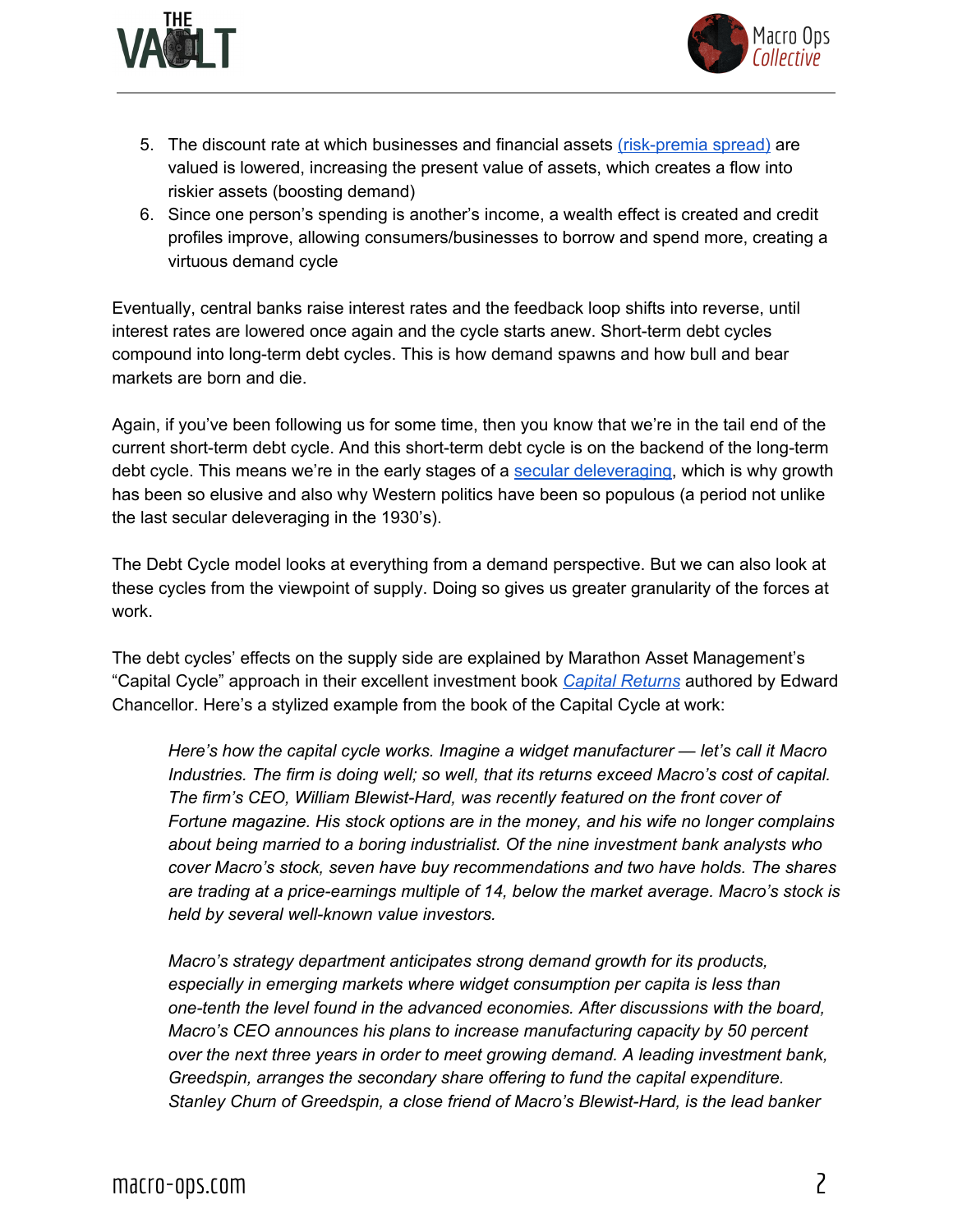



*on the deal. The expansion is warmly received in the FT's Lex column. Macro's shares rise on the announcement. Growth investors have lately been buying the stock, excited by the prospect of rising earnings.*

*Five years later, Bloomberg reports that Macro Industries' chief executive has resigned after longstanding disagreements over corporate strategy with a group of activist shareholders. The activist, led by hedge fund Fantastic Investment, want Macro to shutter under-performing operations. Macro's profits have collapsed, and its share price is down 46 percent over the last twelve months. Analysts say that Macro's problems stem from over-expansion — in particular, its \$2.5bn new plant in Durham, North Carolina, was delayed and over budget. The widget market is currently in the doldrums, suffering from excess supply. Macro's long-established competitors have also increased capacity in recent years, while a number of new low-cost producers have also entered the industry, including Dynamic Widget, whose own shares have disappointed since its IPO last year.*

*The market for widgets is suffering from the recent slowdown in emerging markets. China, the world's largest consumer of widgets, has vastly expanded domestic widget production over the last decade and has lately become a net exporter. Macro is reportedly considering a merger with its largest rival. Although its stock is trading below book, analysts say there's little near-term visibility. Of the remaining three brokerages that still cover Macro, two have sell recommendations with one hold.*

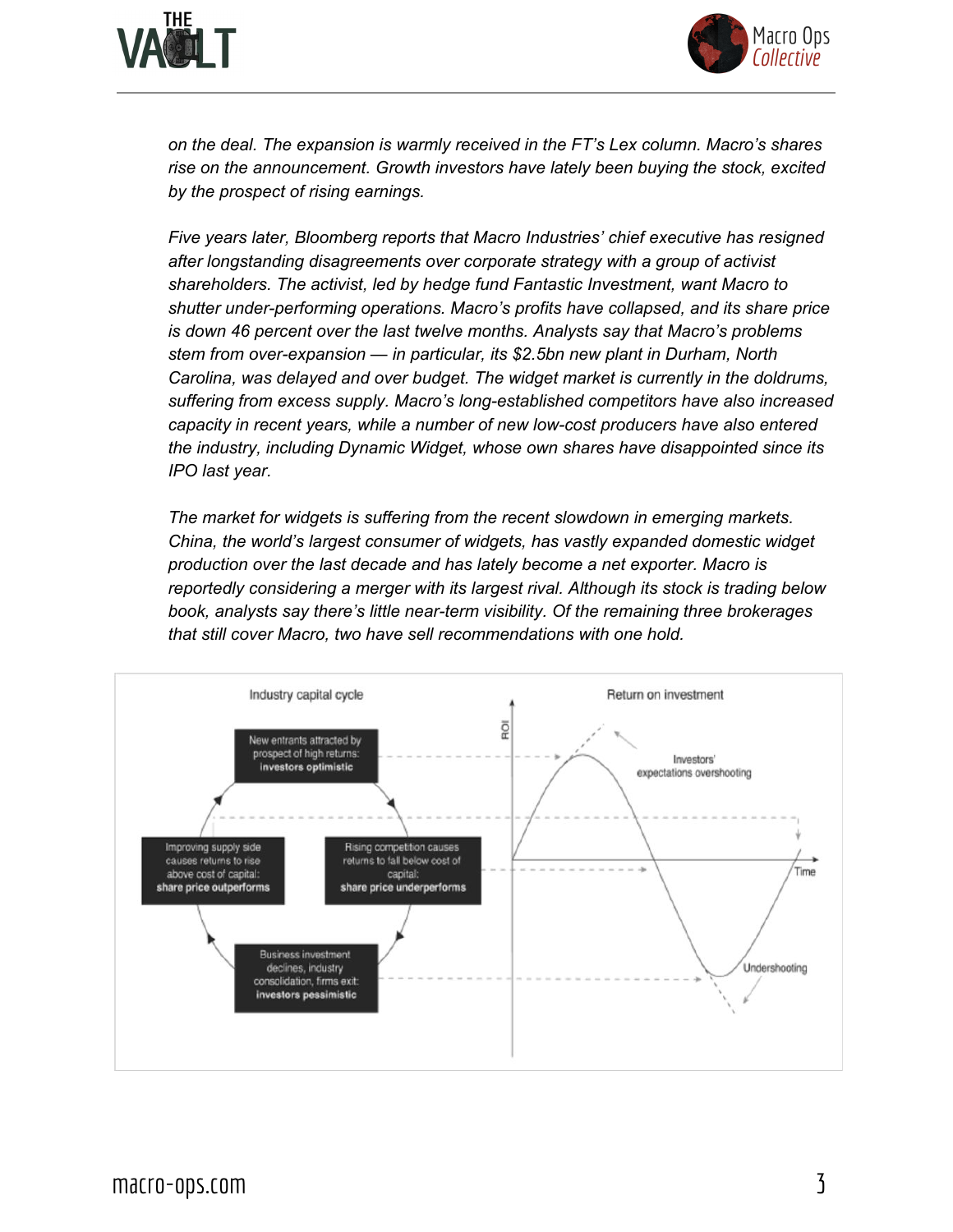



The image above shows the capital cycle at work.

Capital is attracted to high-return businesses and flees when returns fall below the cost of capital.

When capital flows in, it leads to new investments, increased competition, and greater capacity. Over time the increase in capacity leads to lower returns on the invested capital. When those returns fall below the cost of capital, money exits and capacity is reduced, until eventually, profitability returns.

This process plays out in cycles and resembles Shumpeter's process of "creative [destruction",](https://en.wikipedia.org/wiki/Creative_destruction) where the boom leads to inevitable capital misallocation and the bust eventually clears it out.

This cycle plays out at both the macroeconomic and sector level.

An example of this is the telecommunications bubble that occurred during the tech bubble in the late 90's.

As blind capital gushed into the tech space, telecom companies started doubling fiber cable infrastructure every three months, which was double the rate at which traffic was actually growing. Investors who understand capital cycle theory would have recognized the supply glut and the inevitable poor future returns, allowing them to sidestep the bust.

The same was obvious in the housing bubble and subsequent crash. Your's truly was tracking the housing market in 06' and knew things were unsustainable. The situation was obvious. All you had to do was look at the ratio of home prices to income, which reached ridiculous levels at the height of the boom. Rising home prices drove overinvestment (capital misallocation) that led to excess supply… something we're still dealing with today.

E&P energy companies in 14' are a more recent example. The extraordinary rise in the industry's ratio of capital expenditures to depreciation revealed the unsustainable situation.

Again, high returns attract capital, leading to overinvestment and a supply glut with lower future returns… eventually sparking Schumpeter's creative forces of destruction.

This relationship between capital expenditures and future returns is shown in the chart below.